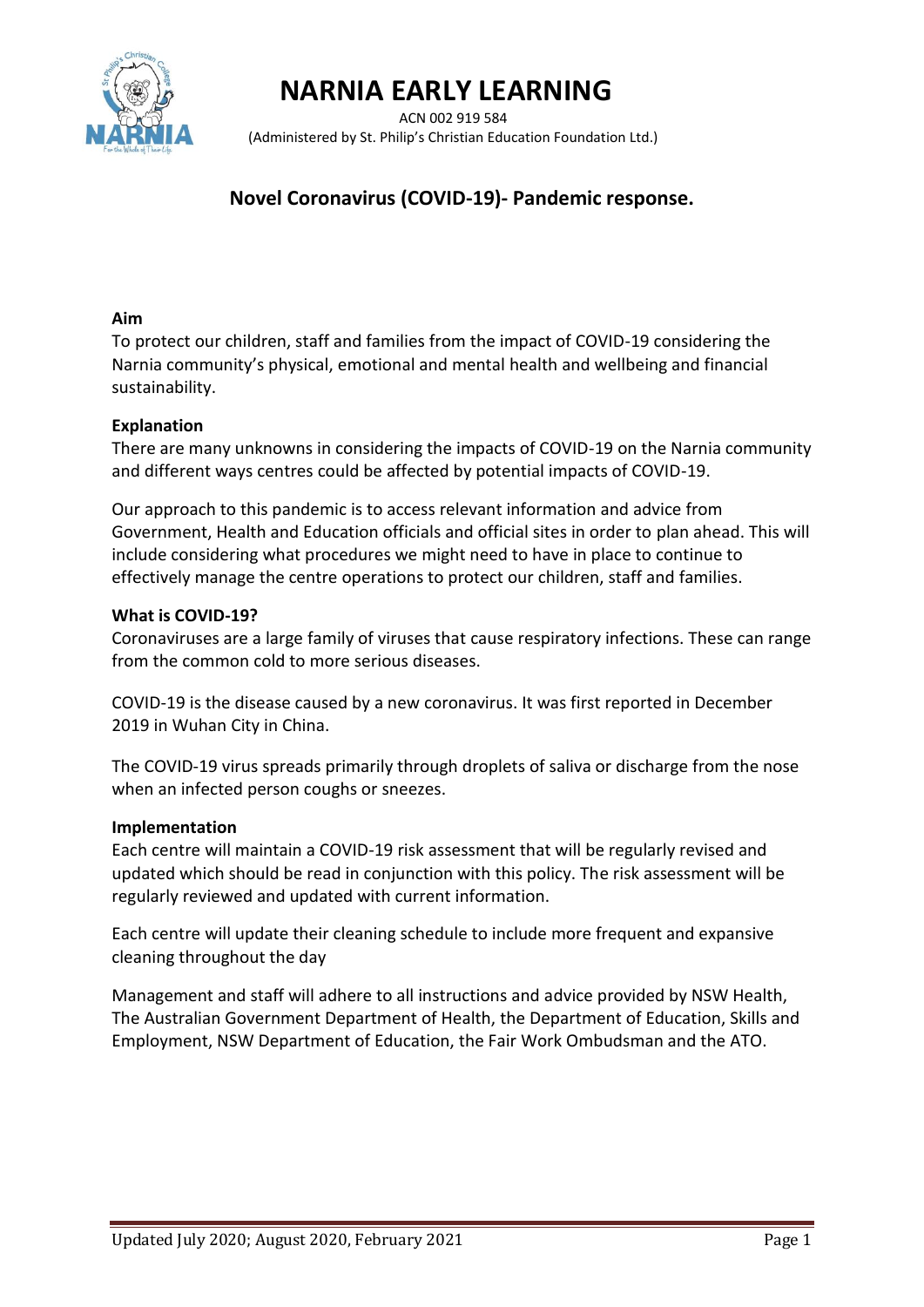#### **All staff must** –

- adhere to strict guidelines in maintaining social distancing with colleagues and parents.
- ensure all health and hygiene practices are maintained.
- follow the policies and procedures and maintain the usual best practice approach across all of our services
- stay updated with health alerts and follow management health notification procedures
- apply a risk assessment process to any new scenarios and maintain regulations, compliance and common sense.
- Not attend work when sick and seek medical advice if showing symptoms or have recently visited a hotspot.

#### **The Director will**-

- Ensure the contact list for families is up to date
- Ensure the staff contact list is up to date, including emergency contact details
- Check the status of the casual pool
- Consider adding elements to the health policy that cover this particular health alert
- Determine when and how to communicate information to families
- Determine how to respond to various scenarios
- Provide regular information updates to staff through email
- Meet regularly with the Directors group via zoom in addition to emails and phone calls to keep up with changes and relevant information.
- Communicate regularly with parents via email, Storypark and notices.
- Ensure all visitors follow instructions given including signing in and providing phone numbers for tracing
- Ensure children, staff and visitors who are unwell don't attend the centre. Anyone with a temperature of 37.5 degrees or higher and any of the symptoms below must not attend the Centre and should seek medical advice from their medical practitioner.

#### **Management will-**

- Follow all advise from Health, Education and other Government
- Remain current with information pertaining the ECECC through webinars and emails
- Consult with the CEO and CFO regarding areas of business sustainability
- The Head of Early Childhood Education will liaise with the Foundation Office on areas of financial risk and sustainability with an aim to maintain staff employment
- Communicate regularly with Directors
- Consult with Directors on decisions which need to be made
- Provide ongoing support to Directors
- Consider whether essential functions can be performed off site
- Check that employees' leave accruals are up to date
- Check cash flow and financial status
- Anyone who visits a COVID hotspot or returns from overseas is not permitted to attend the centre till they have had a COVID test and a negative result. They must isolate till they receive the test results.

#### **Symptoms**

COVID-19 affects different people in different ways. Most infected people will develop mild to moderate illness and recover without hospitalization.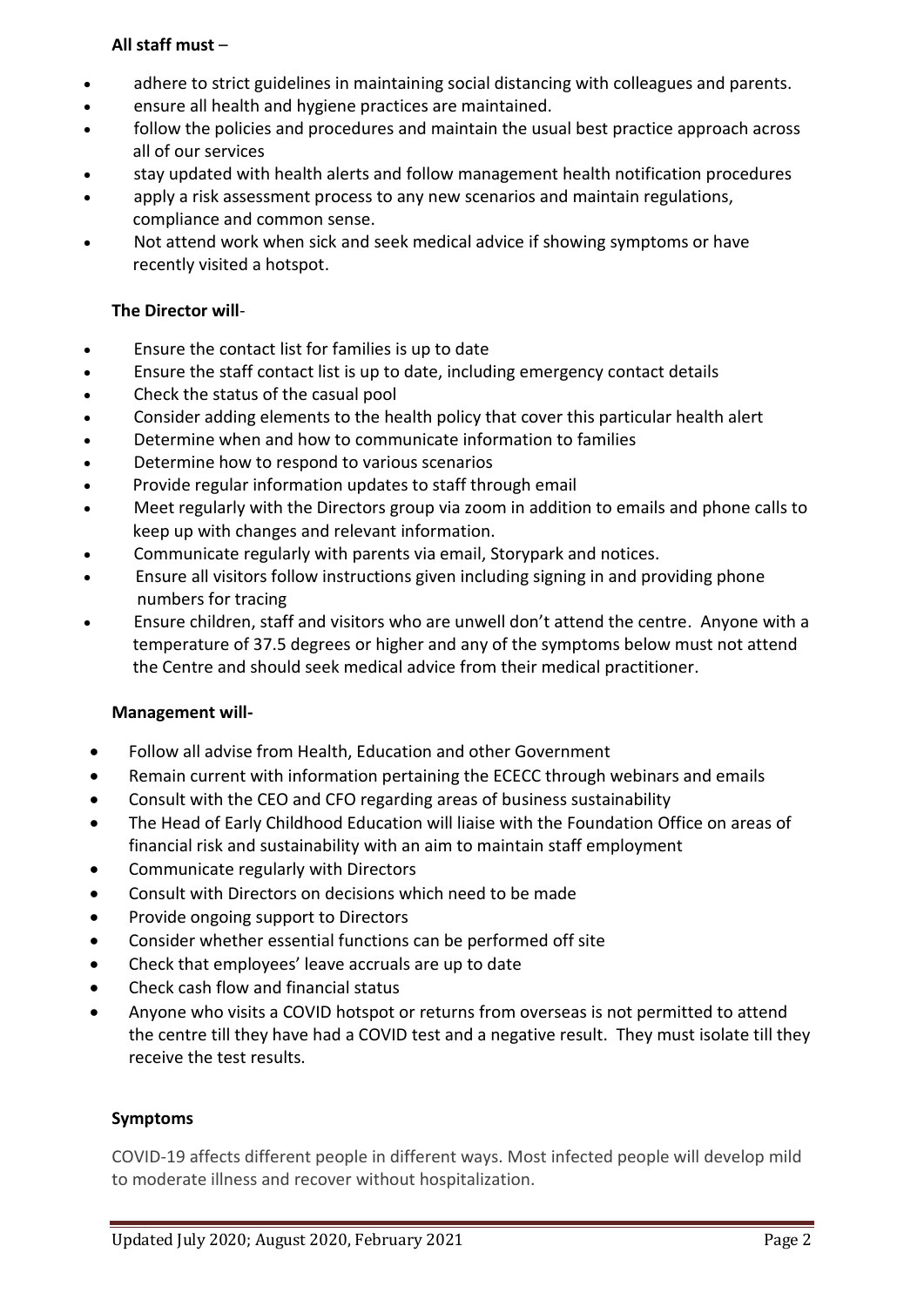

### BE COVIDSAFE

# **COVID-19: Identifying the Symptoms**

| Symptoms                       |   | COVID-19<br>Symptoms range<br>from mild to<br>severe | Cold<br>Gradual onset<br>of symptoms | Flu<br>Abrupt onset<br>of symptoms       | Allergies*<br>May be abrupt or<br>gradual onset of<br>symptoms |
|--------------------------------|---|------------------------------------------------------|--------------------------------------|------------------------------------------|----------------------------------------------------------------|
|                                |   |                                                      |                                      |                                          |                                                                |
| Fever                          | G | Common                                               | Rare                                 | Common                                   | No                                                             |
| Cough                          |   | Common                                               | Common                               | Common                                   | Common<br>(asthma)                                             |
| <b>Sore Throat</b>             |   | Sometimes                                            | Common                               | Sometimes                                | Sometimes<br>(Itchy throat<br>and palate)                      |
| <b>Shortness</b><br>of Breath  | ÷ | Sometimes                                            | No                                   | No                                       | Common<br>(asthma)                                             |
| Fatigue                        |   | Sometimes                                            | Sometimes                            | Common                                   | Sometimes                                                      |
| Aches &<br>Pains               |   | Sometimes                                            | No                                   | Common                                   | No                                                             |
| Headaches                      |   | Sometimes                                            | Common                               | Common                                   | Sometimes                                                      |
| Runny or<br><b>Stuffy Nose</b> |   | Sometimes                                            | Common                               | Sometimes                                | Common                                                         |
| <b>Diarrhoea</b>               |   | Rare                                                 | No                                   | Sometimes,<br>especially for<br>children | No.                                                            |
| Sneezing                       |   | No                                                   | Common                               | No                                       | Common                                                         |

Adapted from material produced by WHO, Centers for Disease Control and Prevention and the American Academy of Allergy, Asthma and Immunology. "Respiratory allergies include allergic rhinitis (hay fever), and allergic asthma. Other common symptoms of hay fever include itchy nose and itchy, watery eyes.

It is very difficult to distinguish between the symptoms of COVID-19, influenza and a cold. If you have any infectious or respiratory symptoms (such as a sore throat, headache, fever, shortness of breath, muscle aches, cough or runny nose) don't go to work. You need to self-isolate and to be assessed by a medical professional. You may need testing for COVID-19. You must not return to work until cleared by a medical professional. You need to ensure that the people you care for are protected and safe. People who have respiratory allergy symptoms such as allergic rhinitis (hay fever) and allergic asthma should stay home and get tested for COVID-19 at the onset of their symptoms and if they experience symptoms that are unexpected, seem different or worse than usual, or do not respond to their usual medication.

For more information about Coronavirus (COVID-19) go to health.gov.au

Visit www.health.gov.au/resources/translated or for translating and interpreting services call 131 450.

DTDT0001045